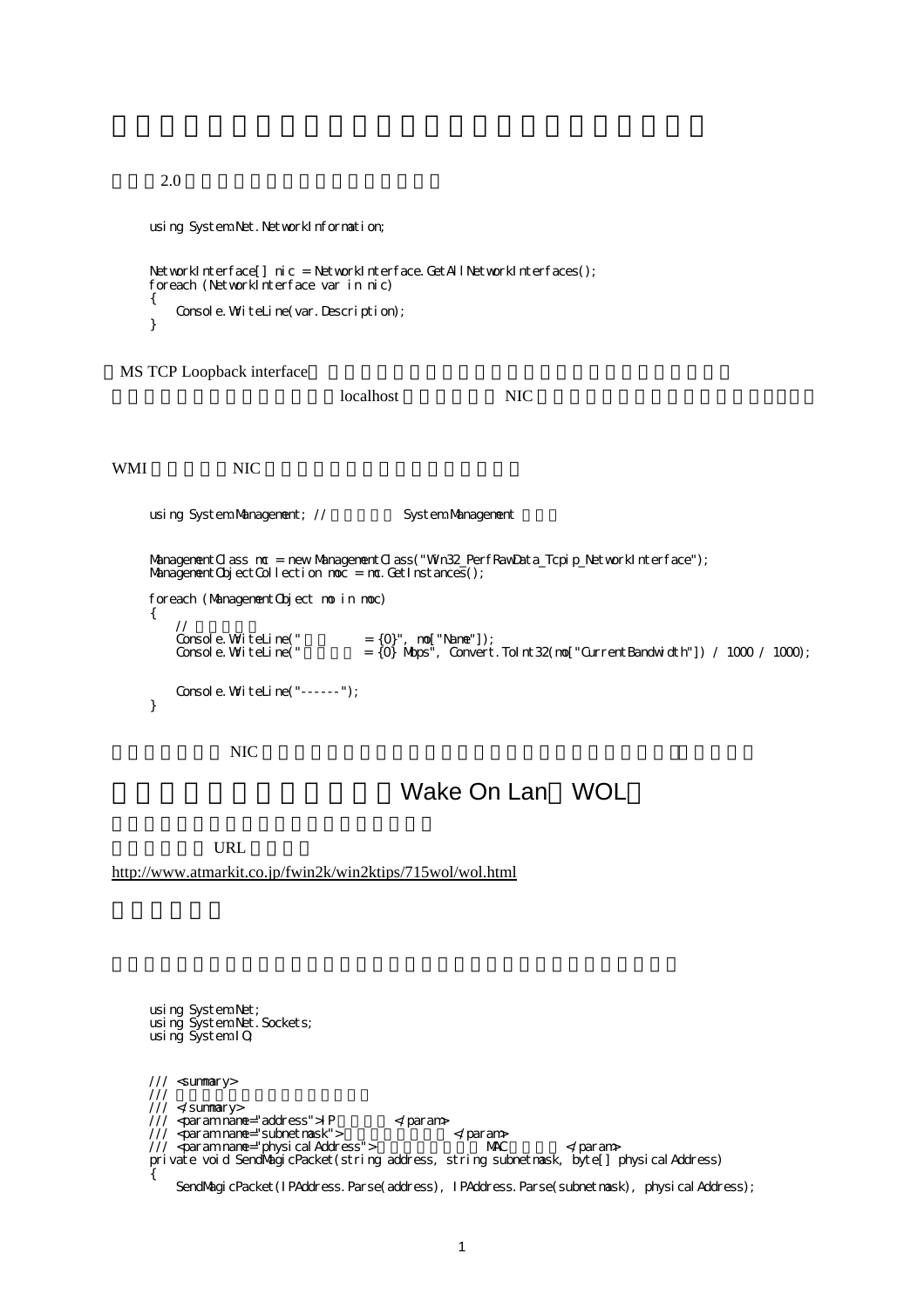```
 }
    /// <summary>
    /// マジックパケットを送信します。
    /// </summary>
   /// \varphiaram name="address">P \leqparam\varphi/// <param name="subnetmask"> \prec/param>
   /// <param name="physical Address"> \overline{\phantom{a}} MAC </param>
    private void SendMagicPacket(IPAddress address, IPAddress subnetmask, byte[] physical Address)
    {
        uint uip = BitConverter. ToU nt 32(address. GetAddressBytes(), \theta;
        uint usub = BitConverter. To U nt 32 (subnet mask. Get Address Bytes(), 0);
        uint result = uip | (usub \land OxFFFFFFFF);
        SendMagicPacket(new IPAddress(result), physical Address);
     }
    /// <summary>
                                  255.255.255.255
     /// </summary>
    /// <param name="physical Address"> NAC </param>
    private void SendMagicPacket(byte[] physical Address)
    {
        SendMagicPacket(IPAddress.Broadcast, physical Address);
     }
    /// <summary>
   //// ///// / /// </summary>
   /// <param name="broad"> \hspace{1cm} </param>
   /// <param name="physical Address"> \overline{\phantom{a}} MAC </param>
    private void SendMagicPacket(string broad, byte[] physicalAddress)
    {
        SendMagicPacket(IPAddress.Parse(broad), physical Address);
     }
    /// <summary>
   //// / /// 送信先のアドレスはブロードキャストアドレスである必要があります。
    /// </summary>
   /// <param name="broad"> \langle \rangle \langle \rangle \langle \rangle \langle \rangle \langle \rangle \langle \rangle \langle \rangle \langle \rangle \langle \rangle \langle \rangle \langle \rangle \langle \rangle \langle \rangle \langle \rangle \langle \rangle \langle \rangle \langle \rangle \langle \rangle \langle \rangle \langle \r/// <param nane="physical Address"> NAC </param>
    private void SendMagicPacket(IPAddress broad, byte[] physical Address)
    {
         MemoryStream stream = new MemoryStream();
        BinaryWiter writer = new BinaryWiter(stream);
        for (int i = 0, i < 6; i++)
         {
            writer. Write((byte)Oxff);
    }
        for (int i = 0; i < 16; i ++)
         {
            writer. Write(physical Address);
         }
        UdpClient client = new UdpClient();
        cl \mathbf i ent. EnableBroadcast = true;
         client.Send(stream.ToArray(), (int)stream.Position, new IPEndPoint(broad, 0));
     }
UDP 通信を Socket で行う。TTL の指定 ブロードキャスト。
```

```
 using System.Net;
 using System.Net.Sockets;
```

```
// \sim \simIPEndPoint remotelP = new IPEndPoint(IPAddress. Parse("192.168.11.2"), 80;
\frac{1}{2}byte[] data = new byte[16];
\frac{1}{2} upp
```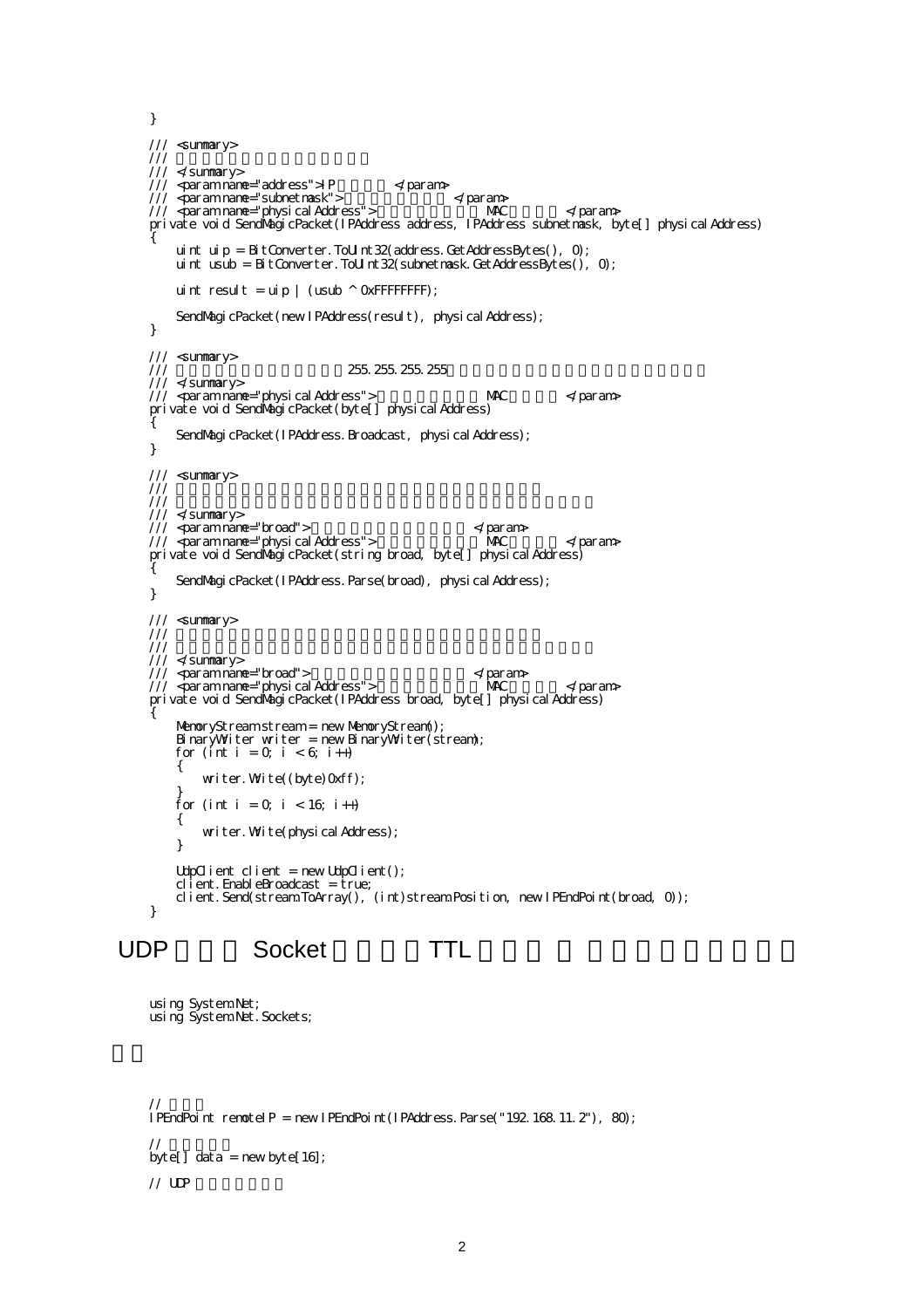Socket s = new Socket(AddressFamily.InterNetwork, SocketType.Dgram, ProtocolType.Udp);

```
\frac{1}{1} TTL \frac{1}{1}//TTL … http://e-words.jp/w/TTL-2.html
 s.SetSocketOption(SocketOptionLevel.IP, SocketOptionName.IpTimeToLive, 255);
```
 // データを送信 s. SendTo(data, Q data. Length, SocketFlags. None, remotelP);

IPEndPoint remotelP = new IPEndPoint(IPAddress.Broadcast, 10002);

byte[] data = new byte[16]; Socket s = new Socket(AddressFamily.InterNetwork, SocketType.Dgram, ProtocolType.Udp); s. SetSocketOption(SocketOptionLevel.IP, SocketOptionName.IpTimeToLive, 16);  $\prime$ //  $\phantom{a}$ s. SetSocketOption(SocketOptionLevel.Socket, SocketOptionName.Broadcast, 1);

s. SendTo(data, data. Length, SocketFlags. None, remotelP);

# TCP Socket

 using System.Net; using System.Net.Socket;  $\frac{1}{2}$  IP IPAddress addr = IPAddress.Parse("192.168.10.227");  $\prime\prime$ int port =  $10001$ ; // 接続先情報を作る IPEndPoint end = new IPEndPoint(addr, port);  $\frac{1}{2}$  TCP Socket socket = new Socket(AddressFamily.InterNetwork, SocketType.Stream, ProtocolType.Tcp); //  $\overline{\phantom{a}}$  socket.SetSocketOption(SocketOptionLevel.Socket, SocketOptionName.SendTimeout, 1000); socket.SetSocketOption(SocketOptionLevel.Socket, SocketOptionName.ReceiveTimeout, 1000);  $\frac{1}{2}$ socket. Connect (end);  $\prime\prime$ NetworkStream stream = new NetworkStream(socket);

**MSDN** 

<http://msdn2.microsoft.com/ja-jp/library/w89fhyex.aspx>

## MAC

MAC

[http://www.coffer.com/mac\\_find/](http://www.coffer.com/mac_find/) MAC

## SendARP

example are the MAC MAC Research and MAC Research  $MAC$  $MAC$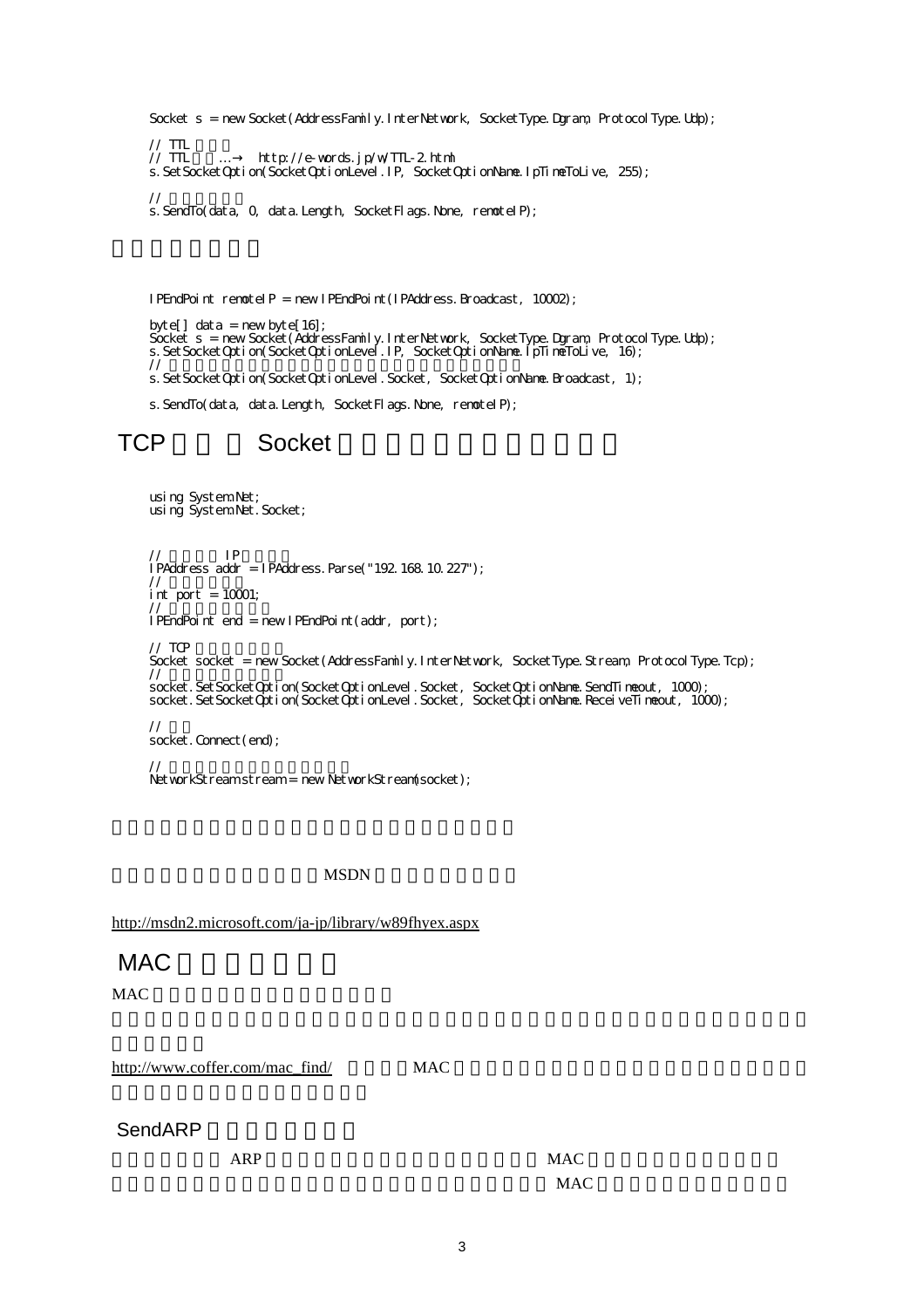```
 using System;
 using System.Net;
 using System.Runtime.InteropServices;
 [DllImport("iphlpapi.dll", ExactSpelling=true)]
private static extern int SendARP( int DestIP, int SrcIP, byte[] pMacAddr, ref int PhyAddrLen );
 private byte[] getMacAddress(string val){
return getMacAddress(IPAddress.Parse(val));
 }
 private byte[] getMacAddress(IPAddress addr)
 {
byte[] \textsf{mac} = \textsf{new} byte[6];
 int len = mac.Length;
     int r = SendARP( BitConverter.ToInt32(addr.GetAddressBytes(), 0), 0, mac, ref len );
     return mac;
 }
```
### WMI

### NetworkInformation 2.0

#### **MAC**

using System.Net.NetworkInformation;

<u>[こっち](http://www.shise.net/wiki/wiki.cgi?page=C%23%2FClass%2FIPAddress2) の</u>ソースコード

```
NetworkInterface[] nics = NetworkInterface. GetAllNetworkInterfaces();
 foreach (NetworkInterface var in nics)
 {
    Physical Address phy = var. Get Physical Address();
    Console. WriteLine(phy);
 }
```
## $IP$  IP  $IP$

```
// TcpListener Socket
Socket client = tcplistener.AcceptSocket();
// エンドポイント
IPEndPoint endpoint = (IPEndPoint)client. RemoteEndPoint;
// IPAddress intervalsed in the IPAddress in the IPAddress in the IPAddress in the IPAddress in the IPAddress in the IPAddress in the IPAddress in the IPAddress in the IPAddress in the IPAddress in the IPAddress in the IPA
 IPAddress address = endpoint.Address;
 // NetworkStream
```

```
NetworkStream stream = new NetworkStream(client);
```
## and IP and IP and IP and IP and IP and IP and IP and IP and IP and IP and IP and IP and IP and IP and IP and IP and IP and IP and IP and IP and IP and IP and IP and IP and IP and IP and IP and IP and IP and IP and IP and I

```
 using System.Net;
```

```
 public static IPAddress[] getAddress()
 {
    return Dns. GetHostByName(Dns. GetHostName()). AddressList;
 }
```
#### $IP$

```
 public static IPAddress[] getAddress()
```